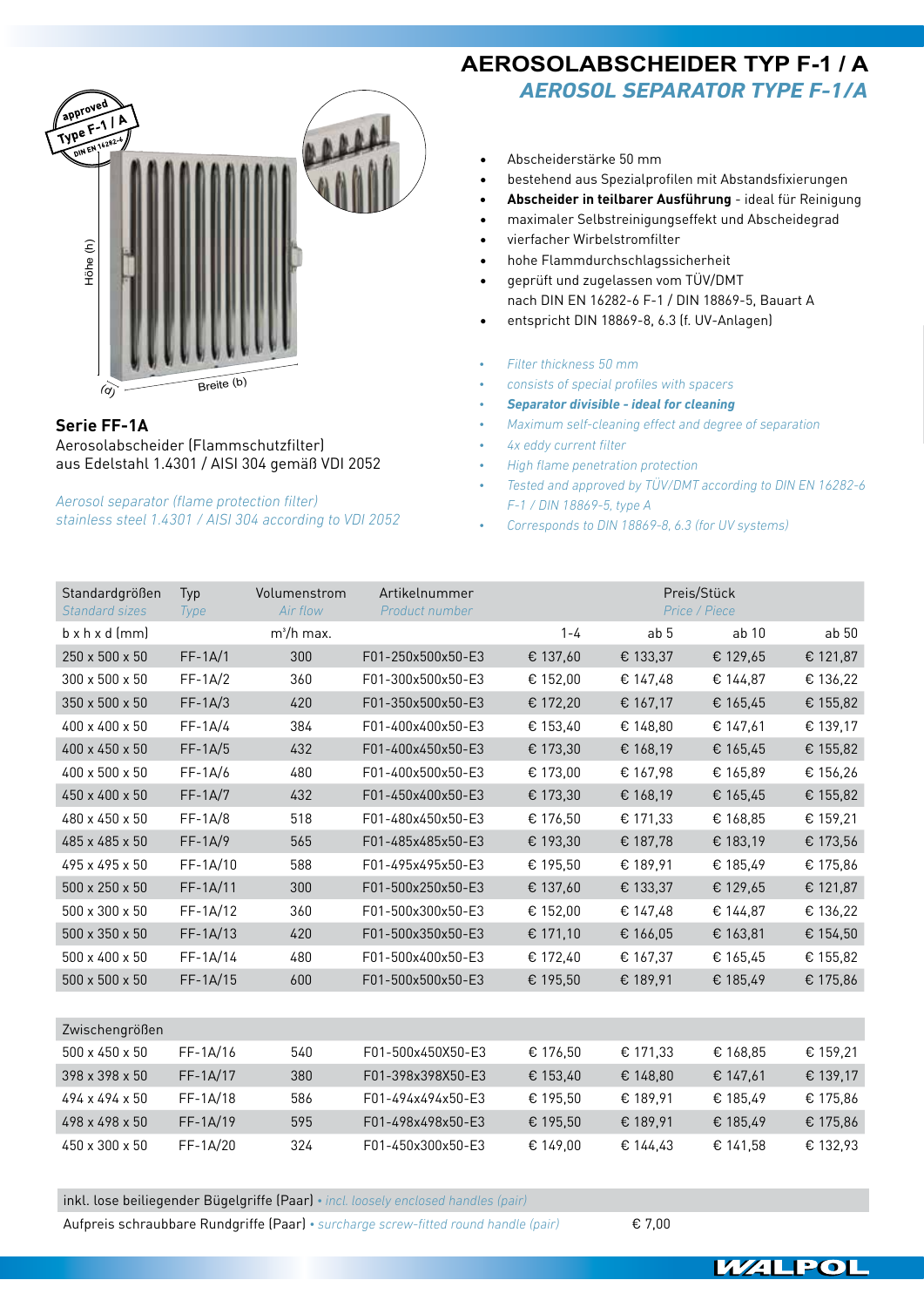

## **Serie FF-2A**

Aerosolabscheider (Flammschutzfilter) aus Edelstahl 1.4301 / AISI 304 gemäß VDI 2052

*Aerosol separator (flame protection filter) stainless steel 1.4301 / AISI 304 according to VDI 2052*

- **DIN EN 16282-6** • Abscheiderstärke 40 mm
- **• geringer Druckverlust dadurch geräuscharm im Betrieb**
- • maximaler Selbstreinigungseffekt und Abscheidegrad
- • dreifacher Wirbelstromfilter
- • hohe Flammdurchschlagssicherheit
- geprüft und zugelassen vom TÜV/DMT nach DIN EN 16282-6 F-1 / DIN 18869-5, Bauart A
- • entspricht DIN 18869-8, 6.3 (f. UV-Anlagen)
- *• Filter thickness 40 mm*
- *• low pressure loss therefore low-noise in operation*
- *• Maximum self-cleaning effect and degree of separation*
- *• 3x eddy current filter*
- *• High flame penetration protection*
- *• Tested and approved by TÜV/DMT according to DIN EN 16282-6 F-1 / DIN 18869-5, type A*
- *• Corresponds to DIN 18869-8, 6.3 (for UV systems)*

| Standardgrößen<br><b>Standard sizes</b> | Typ<br>Type | Volumenstrom<br>Air flow | Artikelnummer<br>Product number | Preis/Stück<br>Price / Piece |                 |                  |          |  |
|-----------------------------------------|-------------|--------------------------|---------------------------------|------------------------------|-----------------|------------------|----------|--|
| $b \times h \times d$ (mm)              |             | m <sup>3</sup> /h max.   |                                 | $1 - 4$                      | ab <sub>5</sub> | ab <sub>10</sub> | ab 50    |  |
| 250 x 500 x 40                          | $FF-2A/1$   | 250                      | F02-250x500x40-E3               | € 116,60                     | € 112,87        | € 106,18         | € 95,32  |  |
| 300 x 500 x 40                          | $FF-2A/2$   | 300                      | F02-300x500x40-E3               | € 138,00                     | € 133,78        | € 125,24         | € 113,42 |  |
| 350 x 500 x 40                          | $FF-2A/3$   | 350                      | F02-350x500x40-E3               | € 152,50                     | € 147,89        | € 138,77         | € 125,67 |  |
| 400 x 400 x 40                          | $FF-2A/4$   | 320                      | F02-400x400x40-E3               | € 137,20                     | € 132,97        | € 125,03         | € 113,21 |  |
| 400 x 450 x 40                          | $FF-2A/5$   | 360                      | F02-400x450x40-E3               | € 153,00                     | € 148,39        | € 139,20         | € 126,10 |  |
| 400 x 500 x 40                          | $FF-2A/6$   | 400                      | F02-400x500x40-E3               | € 153,40                     | € 148,80        | € 139,41         | € 126,31 |  |
| 450 x 400 x 40                          | $FF-2A/7$   | 360                      | F02-450x400x40-E3               | € 153,00                     | € 148,39        | € 139,20         | € 126,10 |  |
| 480 x 450 x 40                          | $FF-2A/8$   | 432                      | F02-480x450x40-E3               | € 167,40                     | € 162,50        | € 152,72         | € 138,24 |  |
| 485 x 485 x 40                          | $FF-2A/9$   | 470                      | F02-485x485x40-E3               | € 167,60                     | € 162,70        | € 152,93         | € 139,20 |  |
| 495 x 495 x 40                          | FF-2A/10    | 490                      | F02-495x495x40-E3               | € 171,70                     | € 166,66        | € 154,85         | € 142,07 |  |
| 500 x 250 x 40                          | FF-2A/11    | 250                      | F02-500x250x40-E3               | € 116,60                     | € 112,87        | € 106,18         | € 95,32  |  |
| 500 x 300 x 40                          | FF-2A/12    | 300                      | F02-500x300x40-E3               | € 138,00                     | € 133,78        | € 125,24         | € 113,42 |  |
| 500 x 350 x 40                          | FF-2A/13    | 350                      | F02-500x350x40-E3               | € 152,50                     | € 147,89        | € 138,77         | € 125,67 |  |
| 500 x 400 x 40                          | FF-2A/14    | 400                      | F02-500x400x40-E3               | € 153,00                     | € 148,39        | € 138,98         | € 126,10 |  |
| 500 x 500 x 40                          | $FF-2A/15$  | 500                      | F02-500x500x40-E3               | € 172,40                     | € 167,37        | € 157,30         | € 142,50 |  |
|                                         |             |                          |                                 |                              |                 |                  |          |  |
| Zwischengrößen • Intermediate sizes     |             |                          |                                 |                              |                 |                  |          |  |
| 500 x 450 x 40                          | FF-2A/16    | 450                      | F02-500x450X40-E3               | € 157,00                     | € 144,94        | € 135,04         | € 120,98 |  |
| 398 x 398 x 40                          | FF-2A/17    | 317                      | F02-398x398X40-E3               | € 137,20                     | € 132,97        | € 125,03         | € 113,21 |  |
| 494 x 494 x 40                          | FF-2A/18    | 488                      | F02-494x494x40-E3               | € 171,70                     | € 166,66        | € 154,85         | € 142,07 |  |
| 498 x 498 x 40                          | FF-2A/19    | 496                      | F02-498x498x40-E3               | € 172,40                     | € 167,37        | € 157,30         | € 142,50 |  |
| 450 x 300 x 40                          | FF-2A/20    | 270                      | F02-450x300x40-E3               | € 135,00                     | € 130,73        | € 122,05         | € 110,23 |  |

inkl. lose beiliegender Bügelgriffe (Paar) *• incl. loosely enclosed handles (pair)*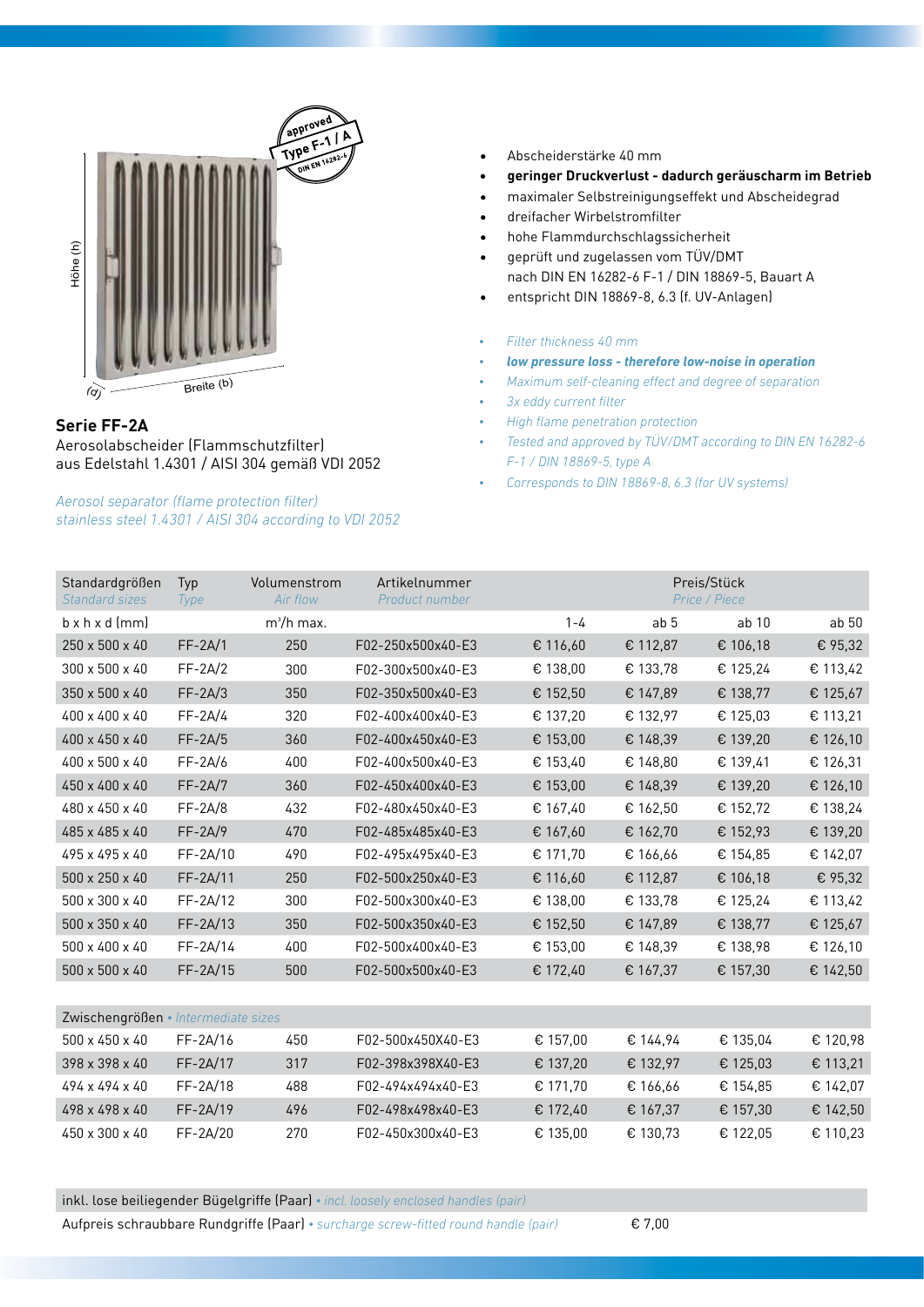

**Serie FF-2AD-Adapter** Aerosolabscheider (Flammschutzfilter) aus Edelstahl 1.4301 / AISI 304 gemäß VDI 2052

*Aerosol separator (flame protection filter) stainless steel 1.4301 / AISI 304 according to VDI 2052*

# **AEROSOLABSCHEIDER TYP F-1 / A** *Aerosol separator type F-1/A*

- ideal zum Um-/Nachrüsten von bestehenden Hauben mit 20/25mm Aufnahmeschiene auf die neue DIN 16282-6 F-1
- • **Abscheiderstärke 40mm auf 20mm verjüngend**
- **• geringer Druckverlust dadurch geräuscharm im Betrieb**
- • maximaler Selbstreinigungseffekt und Abscheidegrad
- dreifacher Wirbelstromfilter
- hohe Flammdurchschlagssicherheit
- geprüft/zugelassen TÜV/DMT DIN EN 16282-6 F-1(Bauart A)
- entspricht DIN 18869-8, 6.3 (f. UV-Anlagen)
- *• Ideal for retrofitting exhaust hoods with 20/25 mm mounting rails to fit the new DIN EN 16282-6 F1*
- *• Filter thickness 40 mm tapering to 20 mm*
- *• low pressure loss therefore low-noise in operation*
- *• Maximum self-cleaning effect and degree of separation*
- *• 3x eddy current filter*
- *• High flame penetration protection*
- *• Tested and approved by TÜV/DMT according to DIN EN 16282-6 F-1 / DIN 18869-5, type A*
- *• Corresponds to DIN 18869-8, 6.3 (for UV systems)*

| Standardgrößen<br><b>Standard sizes</b> | Typ<br>Type | Volumenstrom<br>Air flow | Artikelnummer<br>Product number |          | Preis/Stück<br>Price / Piece |                  |          |  |
|-----------------------------------------|-------------|--------------------------|---------------------------------|----------|------------------------------|------------------|----------|--|
| $b \times h \times d$ (mm)              |             | $m^3/h$ max.             |                                 | $1 - 4$  | ab <sub>5</sub>              | ab <sub>10</sub> | ab 50    |  |
| 250 x 500 x 20                          | $FF-2AD/1$  | 250                      | F03-250x500x20-E3               | € 116,60 | € 112,87                     | € 106,18         | € 95,32  |  |
| 300 x 500 x 20                          | $FF-2AD/2$  | 300                      | F03-300x500x20-E3               | € 138,00 | € 133,78                     | € 125,24         | € 113,42 |  |
| 350 x 500 x 20                          | $FF-2AD/3$  | 350                      | F03-350x500x20-E3               | € 152,50 | € 147,89                     | € 138,77         | € 125,67 |  |
| 400 x 400 x 20                          | FF-2AD/4    | 320                      | F03-400x400x20-E3               | € 137,20 | € 132,97                     | € 125,03         | € 113,21 |  |
| 400 x 450 x 20                          | FF-2AD/5    | 360                      | F03-400x450x20-E3               | € 153,00 | € 148,39                     | € 139,20         | € 126,10 |  |
| 400 x 500 x 20                          | $FF-2AD/6$  | 400                      | F03-400x500x20-E3               | € 153,40 | € 148,80                     | € 139,41         | € 126,31 |  |
| 450 x 400 x 20                          | FF-2AD/7    | 360                      | F03-450x400x20-E3               | € 153,00 | € 148,39                     | € 139,20         | € 126,10 |  |
| 480 x 450 x 20                          | FF-2AD/8    | 432                      | F03-480x450x20-E3               | € 167,40 | € 162,50                     | € 152,72         | € 138,24 |  |
| 485 x 485 x 20                          | $FF-2AD/9$  | 470                      | F03-485x485x20-E3               | € 167,60 | € 162,70                     | € 152,93         | € 139,20 |  |
| 495 x 495 x 20                          | FF-2AD/10   | 490                      | F03-495x495x20-E3               | € 171,70 | € 166,66                     | € 154,85         | € 142,07 |  |
| 500 x 250 x 20                          | FF-2AD/11   | 250                      | F03-500x250x20-E3               | € 116,60 | € 112,87                     | € 106,18         | € 95,32  |  |
| 500 x 300 x 20                          | FF-2AD/12   | 300                      | F03-500x300x20-E3               | € 138,00 | € 133,78                     | € 125,24         | € 113,42 |  |
| 500 x 350 x 20                          | FF-2AD/13   | 350                      | F03-500x350x20-E3               | € 152,50 | € 147,89                     | € 138,77         | € 125,67 |  |
| 500 x 400 x 20                          | FF-2AD/14   | 400                      | F03-500x400x20-E3               | € 153,00 | € 148,39                     | € 138,98         | € 126,10 |  |
| 500 x 500 x 20                          | FF-2AD/15   | 500                      | F03-500x500x20-E3               | € 172,40 | € 167,37                     | € 157,30         | € 142,50 |  |
|                                         |             |                          |                                 |          |                              |                  |          |  |
| Zwischengrößen • Intermediate sizes     |             |                          |                                 |          |                              |                  |          |  |
| 500 x 450 x 20                          | FF-2AD/16   | 450                      | F03-500x450X20-E3               | € 157,00 | € 144,94                     | € 135,04         | € 120,98 |  |
| 398 x 398 x 20                          | FF-2AD/17   | 317                      | F03-398x398X20-E3               | € 137,20 | € 132,97                     | € 125,03         | € 113,21 |  |
| 494 x 494 x 20                          | FF-2AD/18   | 488                      | F03-494x494x20-E3               | € 171,70 | € 166,66                     | € 154,85         | € 142,07 |  |
| 498 x 498 x 20                          | FF-2AD/19   | 496                      | F03-498x498x20-E3               | € 172,40 | € 167,37                     | € 157,30         | € 142,50 |  |
| 450 x 300 x 20                          | FF-2AD/20   | 270                      | F03-450x300x20-E3               | € 135,00 | € 130,73                     | € 122,05         | € 110,23 |  |

inkl. lose beiliegender Bügelgriffe (Paar) *• incl. loosely enclosed handles (pair)*

Aufpreis schraubbare Rundgriffe (Paar) *• surcharge screw-fitted round handle (pair)* € 7,00

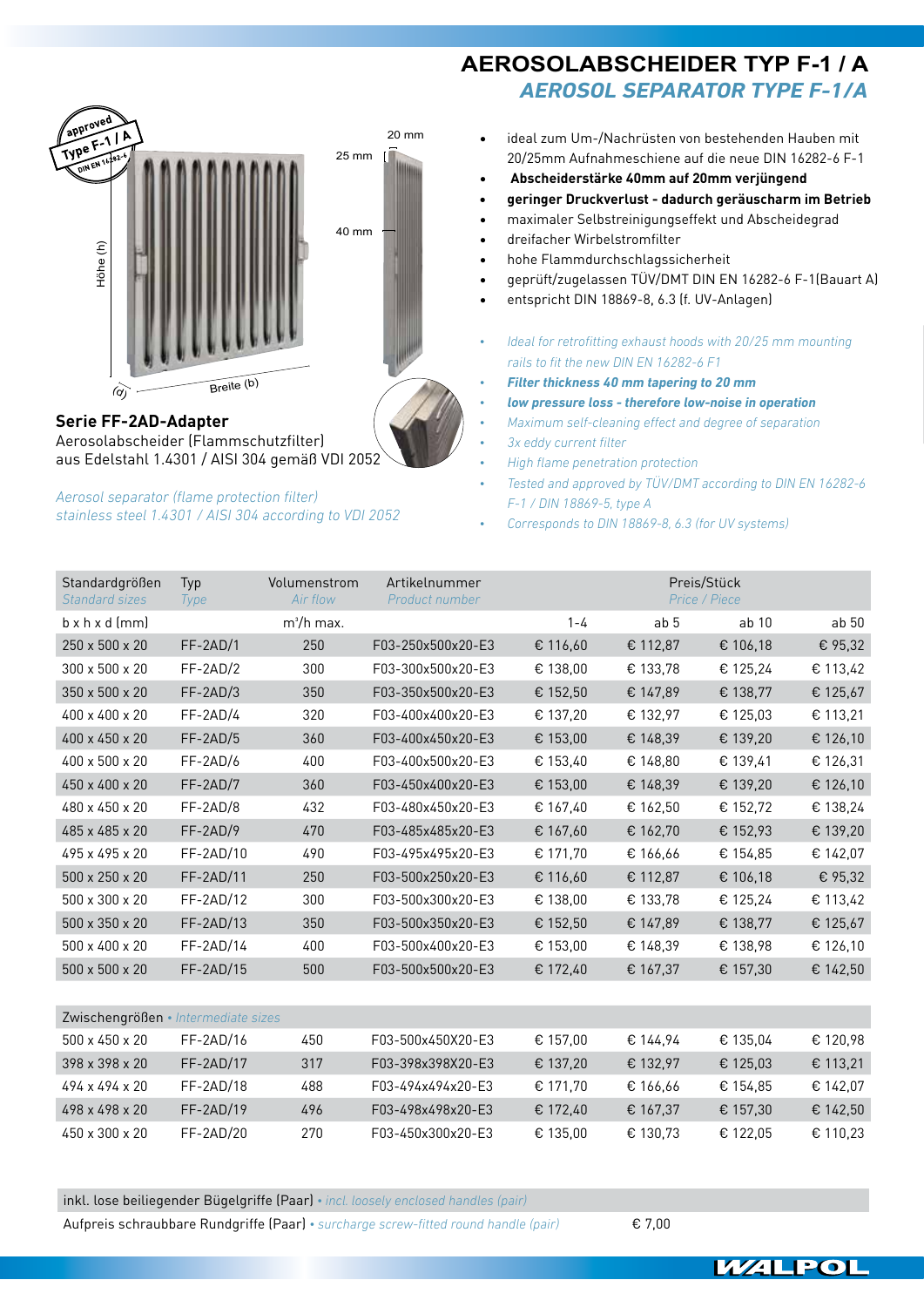

## **Serie FF-4S35A**

Kombi-Aerosolabscheider (Flammschutzfilter) aus Edelstahl 1.4301 / AISI 304 gemäß VDI 2052

*Combination aerosol separator (flame protection filter) stainless steel 1.4301 / AISI 304 according to VDI 2052*

- • Abscheiderstärke 35mm
- **• maximaler Selbstreinigungseffekt und Abscheidegrad durch effiziente Zweistufen-Abscheidung/Filterung**
- hohe Flammdurchschlagssicherheit
- • geprüft/zugelassen TÜV/DMT DIN EN 16282-6 F-1 Bauart A **approved**
- entspricht DIN 18869-8, 6.3 (f. UV-Anlagen)
- Streckmetall-Filterelement mit Schnellverschluss gegen Herausfallen gesichert

#### *• Filter thickness 35 mm*

- *• Maximum self-cleaning effect and degree of separation through efficient two-stage separation/filtration*
- *• High flame penetration protection*
- *• Tested and approved by TÜV/DMT according to DIN EN 16282-6 F-1 / DIN 18869-5, type A*
- *• Corresponds to DIN 18869-8, 6.3 (for UV systems)*
- *• Expanded metal filter element secured against falling out with quick-release fastener*

| Standardgrößen<br>Standard sizes | Typ<br>Type   | Volumenstrom<br>Air flow | Artikelnummer<br>Product number |          |                 | Preis/Stück<br>Price / Piece |          |
|----------------------------------|---------------|--------------------------|---------------------------------|----------|-----------------|------------------------------|----------|
| $b \times h \times d$ (mm)       |               | $m^3/h$ max.             |                                 | $1 - 4$  | ab <sub>5</sub> | ab 10                        | ab 50    |
| 250 x 500 x 35                   | FF-4 S 35A/1  | 300                      | F20-250x500x35-E8               | € 140,93 | € 137,53        | € 126,91                     | € 115,96 |
| 300 x 500 x 35                   | FF-4 S 35A/2  | 360                      | F20-300x500x35-E8               | € 148,03 | € 144,54        | € 133,59                     | € 122,20 |
| 350 x 500 x 35                   | FF-4 S 35A/3  | 420                      | F20-350x500x35-E8               | € 161,14 | € 157,35        | € 146,07                     | € 133,81 |
| 400 x 400 x 35                   | FF-4 S 35A/4  | 384                      | F20-400x400x35-E8               | € 153,40 | € 149,80        | € 138,74                     | € 126,91 |
| 400 x 450 x 35                   | FF-4 S 35A/5  | 432                      | F20-400x450x35-E8               | € 163,51 | € 159,65        | € 148,37                     | € 135,78 |
| 400 x 500 x 35                   | FF-4 S 35A/6  | 480                      | F20-400x500x35-E8               | € 169,31 | € 165,35        | € 153,85                     | € 140,82 |
| 450 x 400 x 35                   | FF-4 S 35A/7  | 432                      | F20-450x400x35-E8               | € 163,51 | € 159,65        | € 148,37                     | € 135,78 |
| 480 x 450 x 35                   | FF-4 S 35A/8  | 518                      | F20-480x450x35-E8               | € 175,23 | € 171,04        | € 159,10                     | € 145,74 |
| 485 x 485 x 35                   | FF-4 S 35A/9  | 565                      | F20-485x485x35-E8               | € 181,68 | € 177,61        | € 165,67                     | € 151,22 |
| 495 x 495 x 35                   | FF-4 S 35A/10 | 588                      | F20-495x495x35-E8               | € 185,01 | € 180,78        | € 168,63                     | € 154,72 |
| 500 x 250 x 35                   | FF-4 S 35A/11 | 300                      | F20-500x250x35-E8               | € 140,93 | € 137,53        | € 126,91                     | € 115,96 |
| 500 x 300 x 35                   | FF-4 S 35A/12 | 360                      | F20-500x300x35-E8               | € 148,03 | € 144,54        | € 133,59                     | € 122,20 |
| 500 x 350 x 35                   | FF-4 S 35A/13 | 420                      | F20-500x350x35-E8               | € 161,14 | € 157,35        | € 146,07                     | € 133,81 |
| 500 x 400 x 35                   | FF-4 S 35A/14 | 480                      | F20-500x400x35-E8               | € 169,31 | € 165,35        | € 153,85                     | € 140,82 |
| 500 x 500 x 35                   | FF-4 S 35A/15 | 600                      | F20-500x500x35-E8               | € 185,01 | € 180,78        | € 168,63                     | € 154,72 |
|                                  |               |                          |                                 |          |                 |                              |          |

| Zwischengrößen • Intermediate sizes |               |     |                   |          |          |          |          |
|-------------------------------------|---------------|-----|-------------------|----------|----------|----------|----------|
| $b \times h \times d$ (mm)          |               |     |                   | 1-4      | ab 5     | ab 10    | ab 50    |
| $500 \times 450 \times 35$          | FF-4 S 35A/16 | 540 | F20-500x450X35-E8 | € 176,84 | € 173,23 | € 161.29 | € 147,93 |
| 398 x 398 x 35                      | FF-4 S 35A/17 | 380 | F20-398x398X35-E8 | € 153.40 | € 149.80 | € 138.74 | € 126,91 |
| 494 x 494 x 35                      | FF-4 S 35A/18 | 586 | F20-494x494x35-E8 | € 185,01 | € 180,78 | € 168,63 | € 154,72 |
| 498 x 498 x 35                      | FF-4 S 35A/19 | 595 | F20-498x498x35-E8 | € 185.01 | € 180.78 | € 168.63 | € 154,72 |
| 450 x 300 x 35                      | FF-4 S 35A/20 | 324 | F20-450x300x35-E8 | € 149.53 | € 145,96 | € 134,90 | € 123,30 |

inkl. lose beiliegender Bügelgriffe (Paar) *• incl. loosely enclosed handles (pair)*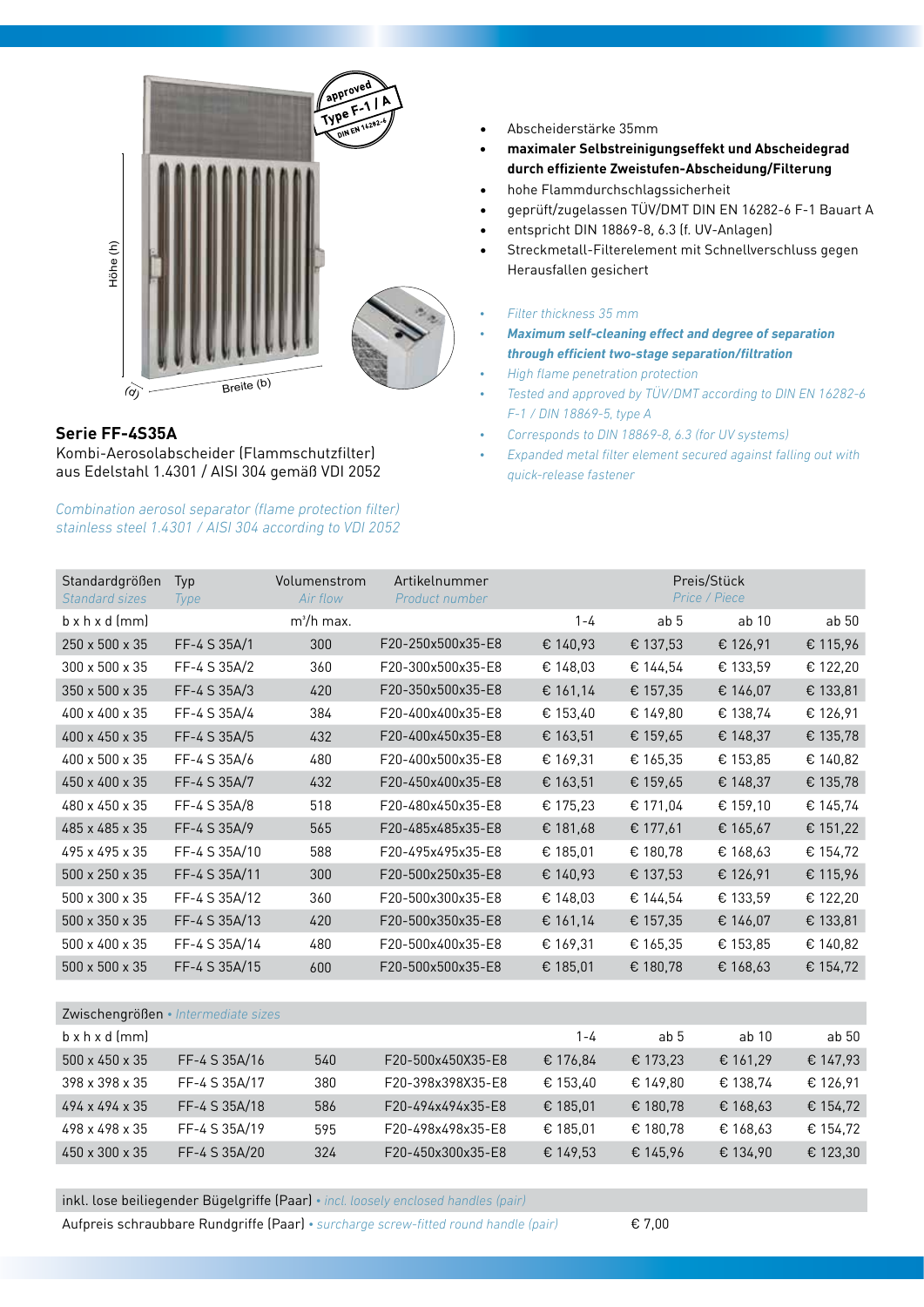

# 20 mm 35 mm 25 mm

#### **Serie FF-4S35AD - Adapter** Kombi-Aerosolabscheider (Flammschutzfilter) aus Edelstahl 1.4301 / AISI 304 gemäß VDI 2052

*Combination aerosol separator (flame protection filter) stainless steel 1.4301 / AISI 304 according to VDI 2052*

# **AEROSOLABSCHEIDER TYP F-1 / A** *Aerosol separator type F-1/A*

- ideal zum Um-/Nachrüsten von bestehenden Hauben mit 20/25mm Aufnahmeschiene auf die neue DIN EN 16282-6 F1
- **• Abscheiderstärke 35mm auf 20mm verjüngend**
- **• maximaler Selbstreinigungseffekt und Abscheidegrad durch effiziente Zweistufen-Abscheidung/Filterung**
- hohe Flammdurchschlagssicherheit
- geprüft/zugelassen TÜV/DMT DIN EN 16282-6 F-1(Bauart A)
- entspricht DIN 18869-8, 6.3 (f. UV-Anlagen)
- Streckmetall-Filterelement mit Schnellverschluss gegen Herausfallen gesichert
- *• Ideal for retrofitting exhaust hoods with 20/25 mm mounting rails to fit the new DIN EN 16282-6 F1*
- *• Filter thickness 35 mm tapering to 20 mm*
- *• Maximum self-cleaning effect and degree of separation through efficient two-stage separation/filtration*
- *• High flame penetration protection*
- *• Tested and approved by TÜV/DMT accor. to DIN EN 16282-6 F-1*
- *• Corresponds to DIN 18869-8, 6.3 (for UV systems)*
- *• Expanded metal filter element secured against falling out with quick-release fastener*

| Standardgrößen<br><b>Standard sizes</b> | Typ<br><b>Type</b> | Volumenstrom<br>Air flow | Artikelnummer<br>Product number | Preis/Stück<br>Price / Piece |                 |          |                  |
|-----------------------------------------|--------------------|--------------------------|---------------------------------|------------------------------|-----------------|----------|------------------|
| $b \times h \times d$ (mm)              |                    | $m^3/h$ max.             |                                 | $1 - 4$                      | ab <sub>5</sub> | ab 10    | ab <sub>50</sub> |
| 250 x 500 x 20                          | FF-4S35AD/1        | 300                      | F19-250x500x20-E3               | € 140,93                     | € 137,53        | € 126,91 | € 115,96         |
| 300 x 500 x 20                          | FF-4S35AD/2        | 360                      | F19-300x500x20-E3               | € 148,03                     | € 144,54        | € 133,59 | € 122,20         |
| 350 x 500 x 20                          | FF-4S35AD/3        | 420                      | F19-350x500x20-E3               | € 161,14                     | € 157,35        | € 146,07 | € 133,81         |
| 400 x 400 x 20                          | FF-4S35AD/4        | 384                      | F19-400x400x20-E3               | € 153,40                     | € 149,80        | € 138,74 | € 126,91         |
| 400 x 450 x 20                          | FF-4S35AD/5        | 432                      | F19-400x450x20-E3               | € 163,51                     | € 159,65        | € 148,37 | € 135,78         |
| 400 x 500 x 20                          | FF-4S35AD/6        | 480                      | F19-400x500x20-E3               | € 169,31                     | € 165,35        | € 153,85 | € 140,82         |
| 450 x 400 x 20                          | FF-4S35AD/7        | 432                      | F19-450x400x20-E3               | € 163,51                     | € 159,65        | € 148,37 | € 135,78         |
| 480 x 450 x 20                          | FF-4S35AD/8        | 518                      | F19-480x450x20-E3               | € 175,23                     | € 171,04        | € 159,10 | € 145,74         |
| 485 x 485 x 20                          | FF-4S35AD/9        | 565                      | F19-485x485x20-E3               | € 181,68                     | € 177,61        | € 165,67 | € 151,22         |
| 495 x 495 x 20                          | FF-4S35AD/10       | 588                      | F19-495x495x20-E3               | € 185,01                     | € 180,78        | € 168,63 | € 154,72         |
| 500 x 250 x 20                          | FF-4S35AD/11       | 300                      | F19-500x250x20-E3               | € 140,93                     | € 137,53        | € 126,91 | € 115,96         |
| 500 x 300 x 20                          | FF-4S35AD/12       | 360                      | F19-500x300x20-E3               | € 148,03                     | € 144,54        | € 133,59 | € 122,20         |
| 500 x 350 x 20                          | FF-4S35AD/13       | 420                      | F19-500x350x20-E3               | € 161,14                     | € 157,35        | € 146,07 | € 133,81         |
| 500 x 400 x 20                          | FF-4S35AD/14       | 480                      | F19-500x400x20-E3               | € 169,31                     | € 165,35        | € 153,85 | € 140,82         |
| 500 x 500 x 20                          | FF-4S35AD/15       | 600                      | F19-500x500x20-E3               | € 185,01                     | € 180,78        | € 168,63 | € 154,72         |

| Zwischengrößen • Intermediate sizes |              |     |                   |          |                 |                  |          |  |
|-------------------------------------|--------------|-----|-------------------|----------|-----------------|------------------|----------|--|
| $b \times h \times d$ (mm)          |              |     |                   | 1-4      | ab <sub>5</sub> | ab <sub>10</sub> | ab 50    |  |
| $500 \times 450 \times 20$          | FF-4S35AD/16 | 540 | F19-500x450X20-E3 | € 176.84 | € 173.23        | € 161.29         | € 147,93 |  |
| 398 x 398 x 20                      | FF-4S35AD/17 | 380 | F19-398x398X20-E3 | € 153.40 | € 149.80        | € 138.74         | € 126,91 |  |
| $494 \times 494 \times 20$          | FF-4S35AD/18 | 586 | F19-494x494x20-E3 | € 185.01 | € 180.78        | € 168,63         | € 154,72 |  |
| 498 x 498 x 20                      | FF-4S35AD/19 | 595 | F19-498x498x20-E3 | € 185.01 | € 180.78        | € 168,63         | € 154,72 |  |
| 450 x 300 x 20                      | FF-4S35AD/20 | 324 | F19-450x300x20-E3 | € 149.53 | € 145.96        | € 134.90         | € 123,30 |  |

inkl. lose beiliegender Bügelgriffe (Paar) *• incl. loosely enclosed handles (pair)*

Aufpreis schraubbare Rundgriffe (Paar) *• surcharge screw-fitted round handle (pair)* € 7,00

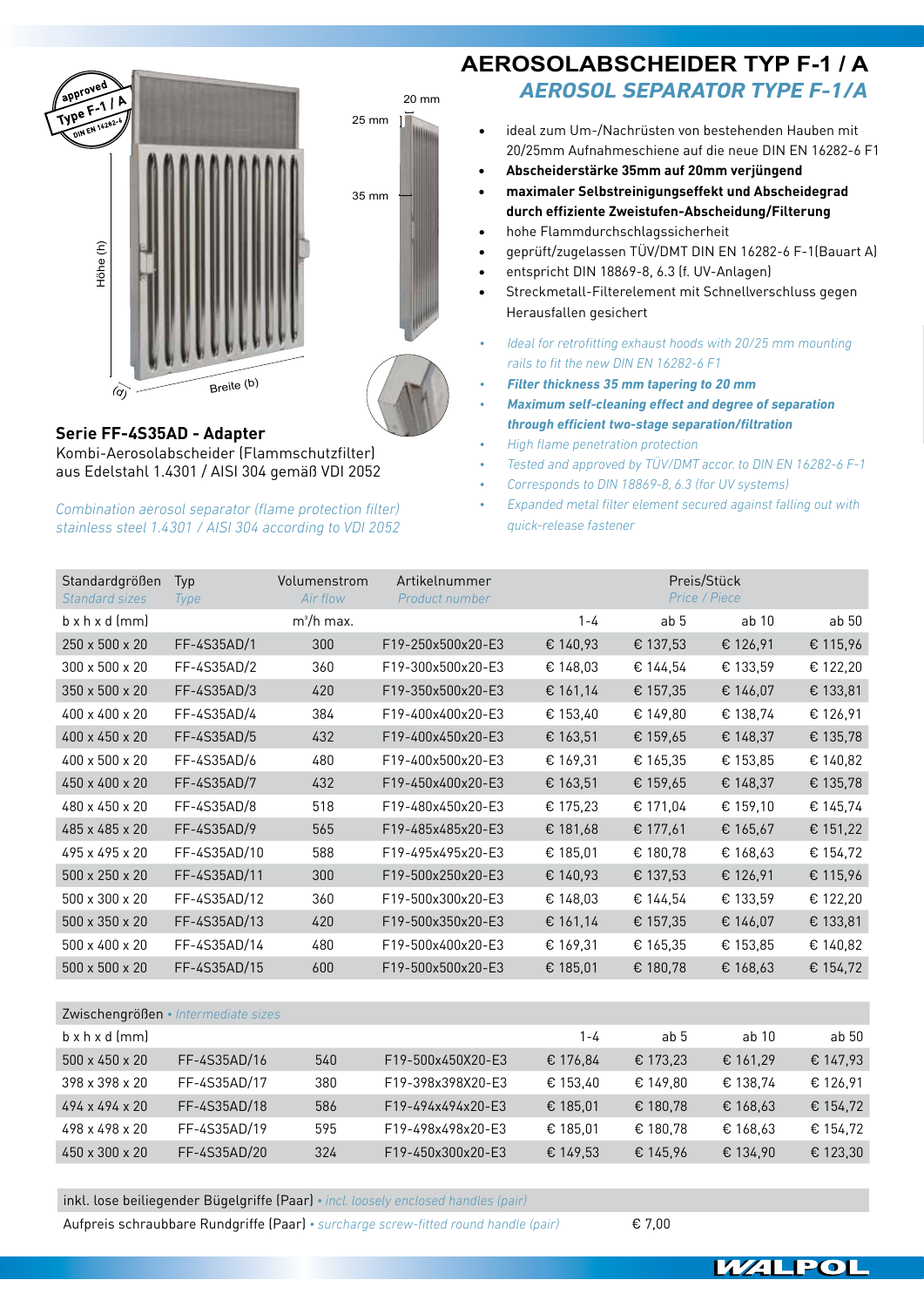

## **Serie FS-20A**

Aerosolabscheider (Flammschutzfilter) aus Edelstahl 1.4301 / AISI 304 gemäß VDI 2052

*Aerosol separator (flame protection filter) stainless steel 1.4301 / AISI 304 according to VDI 2052*

- **DIN EN 16282-6** • Abscheiderstärke 20mm
- maximaler Selbstreinigungseffekt und Abscheidegrad
- • Wirbelstromfilter mit spezieller, neu entwickelter Hochleistungslamelle
- • hohe Flammdurchschlagssicherheit
- geprüft und zugelassen vom TÜV/DMT nach DIN EN 16282-6 F-1 / DIN 18869-5, Bauart A
- **• ideal zum Um-/Nachrüsten von bestehenden Hauben mit 20mm Aufnahmeschiene auf die neue DIN EN 16282-6 F-1 / DIN 18869-5, Bauart A**  (alternativ siehe auch Serie FF-2AD auf Seite 15)
- *• Filter thickness 20 mm*
- *• Maximum self-cleaning effect and degree of separation*
- *• Eddy current filter with special high-performance lamella*
- *• high flame penetration protection*
- *• Tested and approved by TÜV/DMT according to DIN EN 16282-6 F-1 / DIN 18869-5, type A*
- *• Ideal for retrofitting exhaust hoods with 20 mm mounting rails to fit the new DIN EN 16282-6 F-1 / DIN 18869-5, type A (see also FF-2AD series at page 15)*

| Standardgrößen<br><b>Standard sizes</b> | Typ<br><b>Type</b> | Volumenstrom<br>Air flow | Artikelnummer<br>Product number |          |                 | Preis/Stück<br>Price / Piece |                  |
|-----------------------------------------|--------------------|--------------------------|---------------------------------|----------|-----------------|------------------------------|------------------|
| $b \times h \times d$ (mm)              |                    | $m^3/h$ max.             |                                 | $1 - 4$  | ab <sub>5</sub> | ab <sub>10</sub>             | ab <sub>50</sub> |
| 250 x 500 x 20                          | $FS-20/1$          | 300                      | F30-250x500x20-E6               | € 116,60 | € 112,87        | € 106,18                     | € 95,32          |
| 300 x 500 x 20                          | FS-20/2            | 360                      | F30-300x500x20-E6               | € 138,00 | € 133,78        | € 125,24                     | € 113,42         |
| 350 x 500 x 20                          | FS-20/3            | 420                      | F30-350x500X20-E6               | € 152,50 | € 147,89        | € 138,77                     | € 125,67         |
| 400 x 400 x 20                          | FS-20/4            | 384                      | F30-400x400x20-E6               | € 137,20 | € 132,97        | € 125,03                     | € 113,21         |
| 400 x 450 x 20                          | FS-20/5            | 432                      | F30-400x450X20-E6               | € 153,00 | € 148,39        | € 139,20                     | € 126,10         |
| 400 x 500 x 20                          | $FS-20/6$          | 480                      | F30-400x500X20-E6               | € 153,40 | € 148,80        | € 139,41                     | € 126,31         |
| 450 x 400 x 20                          | FS-20/7            | 432                      | F30-450x400x20-E6               | € 153,00 | € 148,39        | € 139,20                     | € 126,10         |
| 480 x 450 x 20                          | $FS-20/8$          | 518                      | F30-480x450x20-E6               | € 167,40 | € 162,50        | € 152,72                     | € 138,24         |
| 485 x 485 x 20                          | FS-20/9            | 565                      | F30-485x485x20-E6               | € 167,60 | € 162,70        | € 152,93                     | € 139,20         |
| 495 x 495 x 20                          | FS-20/10           | 588                      | F30-495x495x20-E6               | € 171,70 | € 166,66        | € 154,85                     | € 142,07         |
| 500 x 250 x 20                          | FS-20/11           | 300                      | F30-500x250x20-E6               | € 116,60 | € 112,87        | € 106,18                     | € 95,32          |
| 500 x 300 x 20                          | FS-20/12           | 360                      | F30-500x300x20-E6               | € 138,00 | € 133,78        | € 125,24                     | € 113,42         |
| 500 x 350 x 20                          | FS-20/13           | 420                      | F30-500x350x20-E6               | € 152,50 | € 147,89        | € 138,77                     | € 125,67         |
| 500 x 400 x 20                          | FS-20/14           | 480                      | F30-500x400x20-E6               | € 153,00 | € 148,39        | € 138,98                     | € 126,10         |
| 500 x 500 x 20                          | FS-20/15           | 600                      | F30-500x500x20-E6               | € 172,40 | € 167,37        | € 157,30                     | € 142,50         |
|                                         |                    |                          |                                 |          |                 |                              |                  |
| Zwischengrößen • Intermediate sizes     |                    |                          |                                 |          |                 |                              |                  |
| 500 x 450 x 20                          | FS-20/16           | 540                      | F30-500x450x20-E6               | € 157,00 | € 144,94        | € 135,04                     | € 120,98         |
| 398 x 398 x 20                          | FS-20/17           | 380                      | F30-398x398x20-E6               | € 137,20 | € 132,97        | € 125,03                     | € 113,21         |
| 494 x 494 x 20                          | FS-20/18           | 586                      | F30-494x494x20-E6               | € 171,70 | € 166,66        | € 154,85                     | € 142,07         |
| 498 x 498 x 20                          | FS-20/19           | 595                      | F30-498x498x20-E6               | € 172,40 | € 167,37        | € 157,30                     | € 142,50         |
| 450 x 300 x 20                          | FS-20/20           | 324                      | F30-450x300x20-E6               | € 135,00 | € 130,73        | € 122,05                     | € 110,23         |

inkl. lose beiliegender Bügelgriffe (Paar) *• incl. loosely enclosed handles (pair)*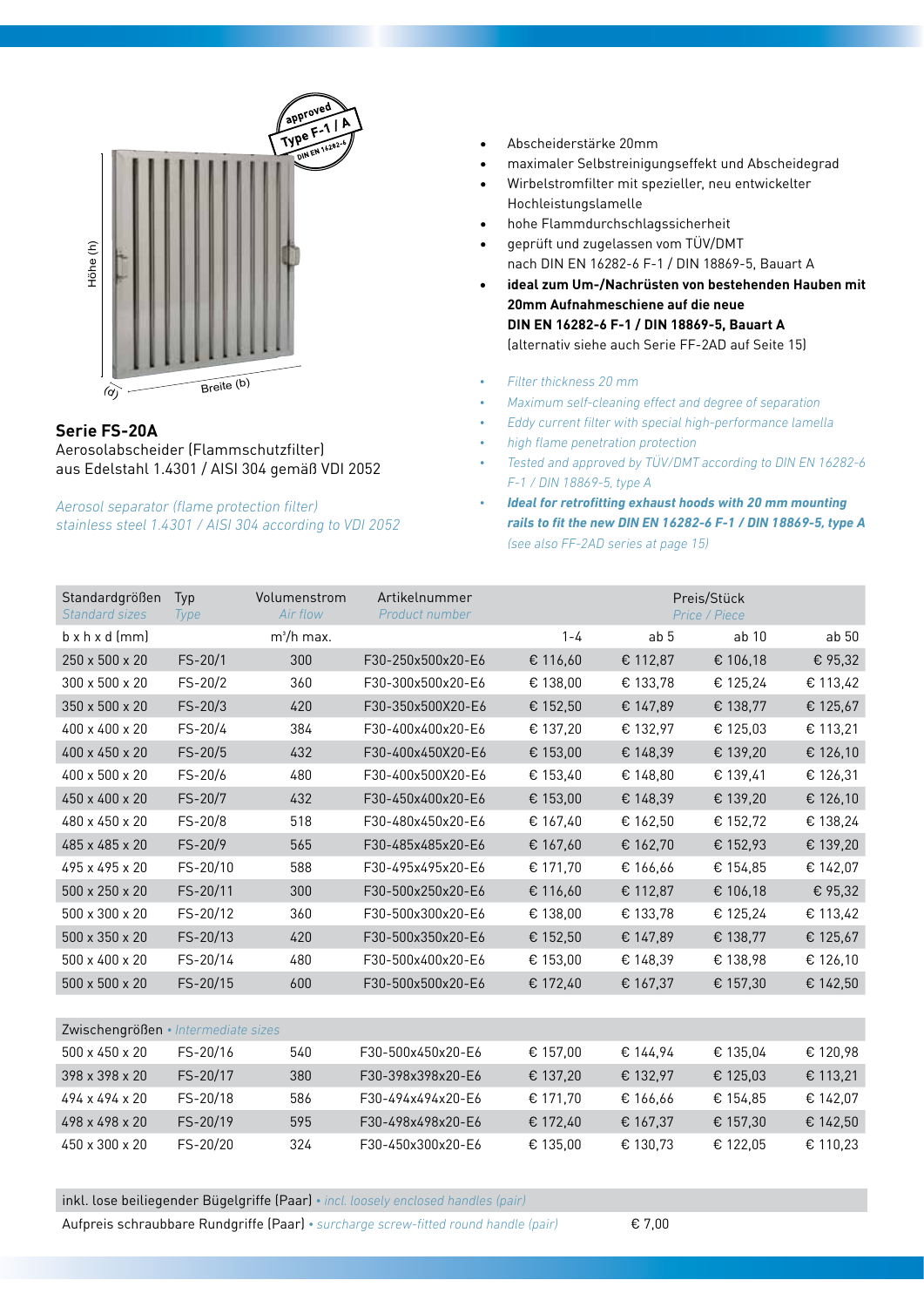

### **Serie FS-20A**

Aerosolabscheider (Flammschutzfilter) aus Edelstahl 1.4301 / AISI 304 gemäß VDI 2052

*Aerosol separator (flame protection filter) stainless steel 1.4301 / AISI 304 according to VDI 2052*

# **Sonderabmessungen** *• special sizes*

| <b>Breite in mm</b><br>width in mm | 1-4 Stück<br>1-4 pieces |             |             |  |  |
|------------------------------------|-------------------------|-------------|-------------|--|--|
| Höhe in mm<br>height in mm         | $100 - 300$             | $301 - 500$ | $501 - 700$ |  |  |
| $100 - 300$                        | € 140,40                | € 203.04    | € 211.68    |  |  |
| $301 - 500$                        | € 168,48                | € 250,56    | € 259,20    |  |  |
| $501 - 700$                        | € 198,72                | € 298.08    | € 306,72    |  |  |

| <b>Breite in mm</b><br>width in mm | ab 10 Stück<br>from 10 pieces |             |             |  |  |
|------------------------------------|-------------------------------|-------------|-------------|--|--|
| Höhe in mm<br>height in mm         | $100 - 300$                   | $301 - 500$ | $501 - 700$ |  |  |
| $100 - 300$                        | € 101.52                      | € 146,88    | € 153.36    |  |  |
| $301 - 500$                        | € 122,04                      | € 181,44    | € 186,84    |  |  |
| $501 - 700$                        | € 144.72                      | € 214,92    | € 222,48    |  |  |

Artikelnummer = F30-**Breite** x **Höhe** x 20-E6 *Product number = F30-width x height x 20-E6*

# **AEROSOLABSCHEIDER TYP F-1 / A** *Aerosol separator type F-1/A*

- **DIN EN 16282-6** • Abscheiderstärke 20mm
- maximaler Selbstreinigungseffekt und Abscheidegrad
- • Wirbelstromfilter mit spezieller, neu entwickelter Hochleistungslamelle
- hohe Flammdurchschlagssicherheit
- geprüft und zugelassen vom TÜV/DMT nach DIN EN 16282-6 F-1 / DIN 18869-5, Bauart A
- **• ideal zum Um-/Nachrüsten von bestehenden Hauben mit 20mm Aufnahmeschiene auf die neue DIN EN 16282-6 F-1 / DIN 18869-5, Bauart A**  (alternativ siehe auch Serie FF-2AD auf Seite 15)
- *• Filter thickness 20 mm*
- *• Maximum self-cleaning effect and degree of separation*
- *• Eddy current filter with special high-performance lamella*
- *• high flame penetration protection*
- *• Tested and approved by TÜV/DMT according to DIN EN 16282-6 F-1 / DIN 18869-5, type A*
- *• Ideal for retrofitting exhaust hoods with 20 mm mounting rails to fit the new DIN EN 16282-6 F-1 / DIN 18869-5, type A (see also FF-2AD series at page 15)*

| <b>Breite in mm</b><br>width in mm | ab 5 Stück<br>from 5 pieces |             |             |  |  |  |
|------------------------------------|-----------------------------|-------------|-------------|--|--|--|
| Höhe in mm<br>height in mm         | $100 - 300$                 | $301 - 500$ | $501 - 700$ |  |  |  |
| $100 - 300$                        | € 112,32                    | € 163,08    | € 169.56    |  |  |  |
| $301 - 500$                        | € 135,00                    | € 200,88    | € 207,36    |  |  |  |
| $501 - 700$                        | € 159.84                    | € 238.68    | € 246,24    |  |  |  |

**Bei Stückzahlen über 20 Stück nehmen Sie bitte mit uns Kontakt auf!** *For quantities over 20 pieces, please contact us!*

inkl. lose beiliegender Bügelgriffe (Paar) *• incl. loosely enclosed handles (pair)* Aufpreis schraubbare Rundgriffe (Paar) *• surcharge screw-fitted round handle (pair)* € 7,00

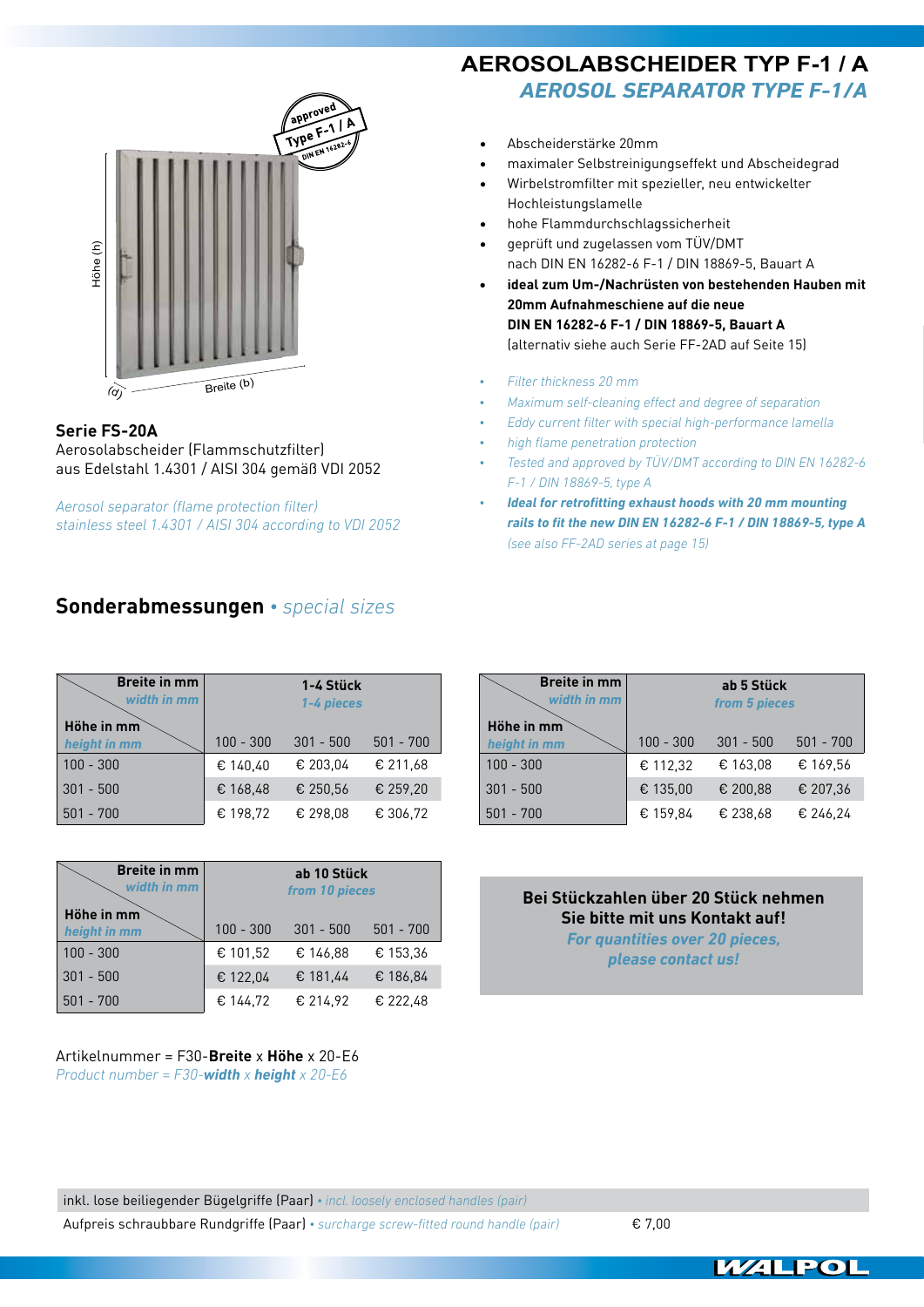

#### **Serie FS-25A** Aerosolabscheider (Flammschutzfilter) aus Edelstahl 1.4301 / AISI 304 gemäß VDI 2052

*Aerosol separator (flame protection filter) stainless steel 1.4301 / AISI 304 according to VDI 2052*

- **DIN EN 16282-6** • Abscheiderstärke 25mm
- maximaler Selbstreinigungseffekt und Abscheidegrad
- • Wirbelstromfilter mit spezieller, neu entwickelter Hochleistungslamelle
- hohe Flammdurchschlagssicherheit
- geprüft und zugelassen vom TÜV/DMT nach DIN EN 16282-6 F-1 / DIN 18869-5, Bauart A
- **• ideal zum Um-/Nachrüsten von bestehenden Hauben mit 25mm Aufnahmeschiene auf die neue DIN EN 16282-6 F-1 / DIN 18869-5, Bauart A**  (alternativ siehe auch Serie FF-2AD auf Seite 15)
- *• Filter thickness 25 mm*
- *• Maximum self-cleaning effect and degree of separation*
- *• Eddy current filter with special high-performance lamella*
- *• high flame penetration protection*
- *• Tested and approved by TÜV/DMT according to DIN EN 16282-6 F-1 / DIN 18869-5, type A*
- *• Ideal for retrofitting exhaust hoods with 25 mm mounting rails to fit the new DIN EN 16282-6 F-1 / DIN 18869-5, type A (see also FF-2AD series at page 15)*

| Standardgrößen<br><b>Standard sizes</b> | Typ<br>Type | Volumenstrom<br>Air flow | Artikelnummer<br>Product number |          | Preis/Stück<br>Price / Piece |          |          |  |
|-----------------------------------------|-------------|--------------------------|---------------------------------|----------|------------------------------|----------|----------|--|
| $b \times h \times d$ (mm)              |             | $m^3/h$ max.             |                                 | $1 - 4$  | ab <sub>5</sub>              | ab 10    | ab 50    |  |
| 250 x 500 x 25                          | $FS-25/1$   | 300                      | F31-250x500x25-E6               | € 116,60 | € 112,87                     | € 106,18 | € 95,32  |  |
| 300 x 500 x 25                          | $FS-25/2$   | 360                      | F31-300x500x25-E6               | € 138,00 | € 133,78                     | € 125,24 | € 113,42 |  |
| 350 x 500 x 25                          | $FS-25/3$   | 420                      | F31-350x500X25-E6               | € 152,50 | € 147,89                     | € 138,77 | € 125,67 |  |
| 400 x 400 x 25                          | $FS-25/4$   | 384                      | F31-400x400x25-E6               | € 137,20 | € 132,97                     | € 125,03 | € 113,21 |  |
| 400 x 450 x 25                          | $FS-25/5$   | 432                      | F31-400x450X25-E6               | € 153,00 | € 148,39                     | € 139,20 | € 126,10 |  |
| 400 x 500 x 25                          | $FS-25/6$   | 480                      | F31-400x500X25-E6               | € 153,40 | € 148,80                     | € 139,41 | € 126,31 |  |
| 450 x 400 x 25                          | FS-25/7     | 432                      | F31-450x400x25-E6               | € 153,00 | € 148,39                     | € 139,20 | € 126,10 |  |
| 480 x 450 x 25                          | FS-25/8     | 518                      | F31-480x450x25-E6               | € 167,40 | € 162,50                     | € 152,72 | € 138,24 |  |
| 485 x 485 x 25                          | FS-25/9     | 565                      | F31-485x485x25-E6               | € 167,60 | € 162,70                     | € 152,93 | € 139,20 |  |
| 495 x 495 x 25                          | FS-25/10    | 588                      | F31-495x495x25-E6               | € 171,70 | € 166,66                     | € 154,85 | € 142,07 |  |
| 500 x 250 x 25                          | FS-25/11    | 300                      | F31-500x250x25-E6               | € 116,60 | € 112,87                     | € 106,18 | € 95,32  |  |
| 500 x 300 x 25                          | FS-25/12    | 360                      | F31-500x300x25-E6               | € 138,00 | € 133,78                     | € 125,24 | € 113,42 |  |
| 500 x 350 x 25                          | FS-25/13    | 420                      | F31-500x350x25-E6               | € 152,50 | € 147,89                     | € 138,77 | € 125,67 |  |
| 500 x 400 x 25                          | FS-25/14    | 480                      | F31-500x400x25-E6               | € 153,00 | € 148,39                     | € 138,98 | € 126,10 |  |
| 500 x 500 x 25                          | FS-25/15    | 600                      | F31-500x500x25-E6               | € 172,40 | € 167,37                     | € 157,30 | € 142,50 |  |
|                                         |             |                          |                                 |          |                              |          |          |  |
| Zwischengrößen • Intermediate sizes     |             |                          |                                 |          |                              |          |          |  |
| 500 x 450 x 25                          | FS-25/16    | 540                      | F31-500x450x25-E6               | € 157,00 | € 144,94                     | € 135,04 | € 120,98 |  |
| 398 x 398 x 25                          | FS-25/17    | 380                      | F31-398x398x25-E6               | € 137,20 | € 132,97                     | € 125,03 | € 113,21 |  |
| 494 x 494 x 25                          | FS-25/18    | 586                      | F31-494x494x25-E6               | € 171,70 | € 166,66                     | € 154,85 | € 142,07 |  |
| 498 x 498 x 25                          | FS-25/19    | 595                      | F31-498x498x25-E6               | € 172,40 | € 167,37                     | € 157,30 | € 142,50 |  |
| 450 x 300 x 25                          | FS-25/20    | 324                      | F31-450x300x25-E6               | € 135,00 | € 130,73                     | € 122,05 | € 110,23 |  |

inkl. lose beiliegender Bügelgriffe (Paar) *• incl. loosely enclosed handles (pair)*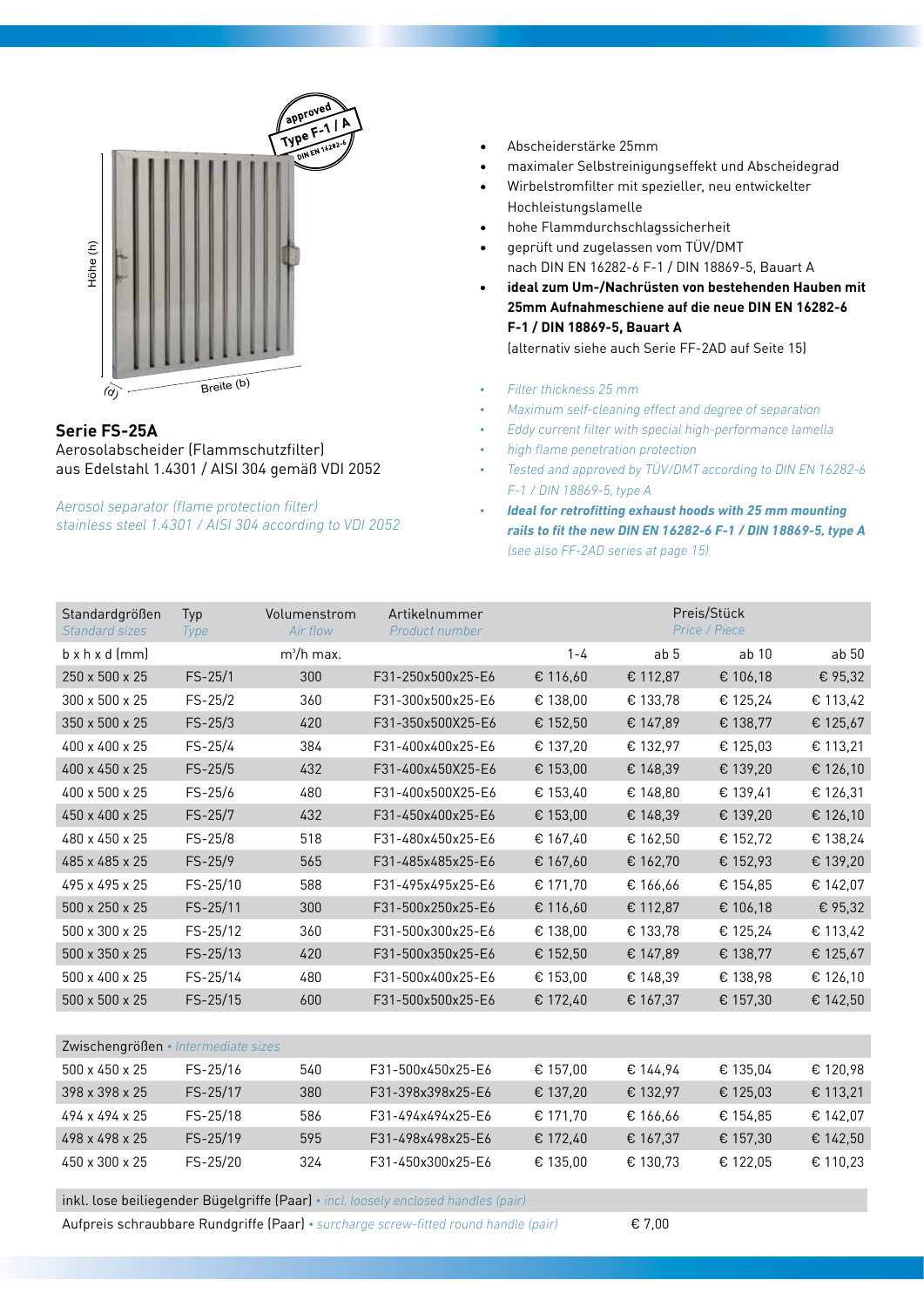

#### **Serie FS-25A** Aerosolabscheider (Flammschutzfilter)

aus Edelstahl 1.4301 / AISI 304 gemäß VDI 2052

*Aerosol separator (flame protection filter) stainless steel 1.4301 / AISI 304 according to VDI 2052*

# **Sonderabmessungen** *• special sizes*

| <b>Breite in mm</b><br>width in mm | 1-4 Stück<br>1-4 pieces |             |             |  |
|------------------------------------|-------------------------|-------------|-------------|--|
| Höhe in mm<br>height in mm         | $100 - 300$             | $301 - 500$ | $501 - 700$ |  |
| $100 - 300$                        | € 140.40                | € 203.04    | € 211.68    |  |
| $301 - 500$                        | € 168,48                | € 250.56    | € 259,20    |  |
| $501 - 700$                        | € 198,72                | € 298,08    | € 306,72    |  |

| <b>Breite in mm</b><br>width in mm | ab 10 Stück<br>from 10 pieces |             |             |  |  |
|------------------------------------|-------------------------------|-------------|-------------|--|--|
| Höhe in mm<br>height in mm         | $100 - 300$                   | $301 - 500$ | $501 - 700$ |  |  |
| $100 - 300$                        | € 101.52                      | € 146,88    | € 153.36    |  |  |
| $301 - 500$                        | € 122.04                      | € 181,44    | € 186,84    |  |  |
| $501 - 700$                        | € 144,72                      | € 214,92    | € 222.48    |  |  |

Artikelnummer = F31-**Breite** x **Höhe** x 25-E6 *Product number = F31-width x height x 25-E6*

# **AEROSOLABSCHEIDER TYP F-1 / A** *Aerosol separator type F-1/A*

- Abscheiderstärke 25mm
- maximaler Selbstreinigungseffekt und Abscheidegrad
- Wirbelstromfilter mit spezieller, neu entwickelter Hochleistungslamelle
- hohe Flammdurchschlagssicherheit
- geprüft und zugelassen vom TÜV/DMT nach DIN EN 16282-6 F-1 / DIN 18869-5, Bauart A
- **• ideal zum Um-/Nachrüsten von bestehenden Hauben mit 25mm Aufnahmeschiene auf die neue DIN EN 16282-6 F-1 / DIN 18869-5, Bauart A**  (alternativ siehe auch Serie FF-2AD auf Seite 15)
- *• Filter thickness 25 mm*
- *• Maximum self-cleaning effect and degree of separation*
- *• Eddy current filter with special high-performance lamella*
- *• high flame penetration protection*
- *• Tested and approved by TÜV/DMT according to DIN EN 16282-6 F-1 / DIN 18869-5, type A*
- *• Ideal for retrofitting exhaust hoods with 25 mm mounting rails to fit the new DIN EN 16282-6 F-1 / DIN 18869-5, type A (see also FF-2AD series at page 15)*

| <b>Breite in mm</b><br>width in mm | ab 5 Stück<br>from 5 pieces               |          |          |  |  |
|------------------------------------|-------------------------------------------|----------|----------|--|--|
| Höhe in mm<br>height in mm         | $100 - 300$<br>$501 - 700$<br>$301 - 500$ |          |          |  |  |
| $100 - 300$                        | € 112,32                                  | € 163.08 | € 169.56 |  |  |
| $301 - 500$                        | € 135.00                                  | € 200.88 | € 207,36 |  |  |
| $501 - 700$                        | € 159,84                                  | € 238.68 | € 246,24 |  |  |

**Bei Stückzahlen über 20 Stück nehmen Sie bitte mit uns Kontakt auf!** *For quantities over 20 pieces, please contact us!*

inkl. lose beiliegender Bügelgriffe (Paar) *• incl. loosely enclosed handles (pair)* Aufpreis schraubbare Rundgriffe (Paar) *• surcharge screw-fitted round handle (pair)* € 7,00

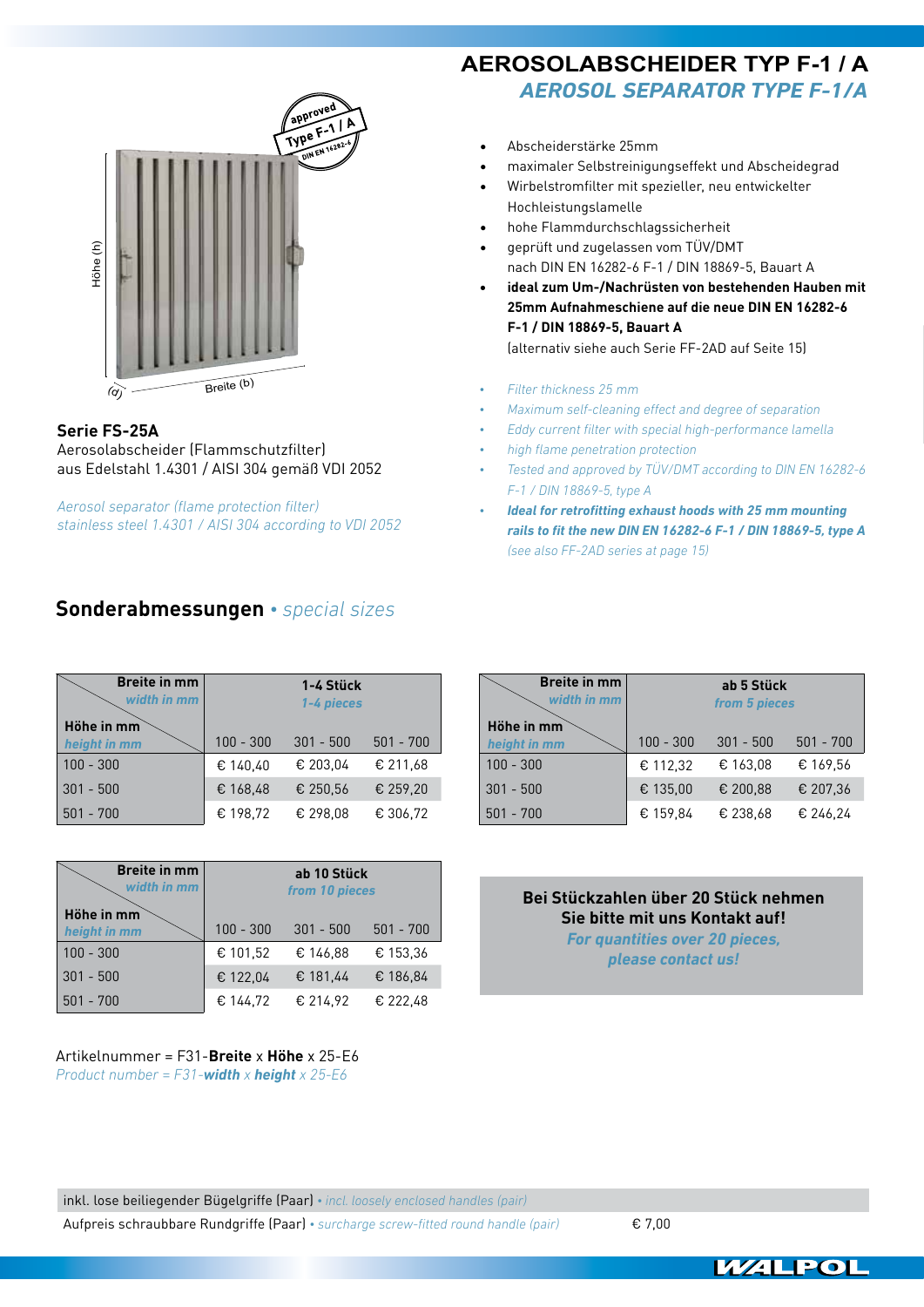

## **Serie FS-20K35**

Kombi-Aerosolabscheider (Flammschutzfilter) aus Edelstahl 1.4301 / AISI 304 gemäß VDI 2052

#### *Combination aerosol separator (flame protection filter) stainless steel 1.4301 / AISI 304 according to VDI 2052*

- **approved** • Abscheiderstärke 35mm
- **Type F1 / A • maximaler Selbstreinigungseffekt und Abscheidegrad DIN EN 16282-6 durch effiziente Zweistufen-Abscheidung/Filterung**
- Wirbelstromfilter mit spezieller Hochleistungslamelle kombiniert mit Streckmetallfilter
- hohe Flammdurchschlagssicherheit
- geprüft und zugelassen vom TÜV/DMT nach DIN EN 16282-6 F-1 / DIN 18869-5, Bauart A
- entspricht DIN 18869-8, 6.3 (f. UV-Anlagen)
- Streckmetall-Filterelement mit Schnellverschluss gegen Herausfallen gesichert
- *• Filter thickness 35 mm*
- *• Maximum self-cleaning effect and degree of separation through efficient two-stage separation/filtration*
- *• Eddy current filter with special high-performance lamella combined with expanded metal filter (mesh)*
- *• high flame penetration protection*
- *• Tested and approved by TÜV/DMT according to DIN EN 16282-6 F-1 / DIN 18869-5, type A*
- *• Corresponds to DIN 18869-8, 6.3 (for UV systems)*
- *• Expanded metal filter element secured against falling out with quick-release fastener*

| Standardgrößen<br>Standard sizes | Typ<br><b>Type</b> | Volumenstrom<br>Air flow | Artikelnummer<br>Product number |          |                 | Preis/Stück<br>Price / Piece |          |
|----------------------------------|--------------------|--------------------------|---------------------------------|----------|-----------------|------------------------------|----------|
| $b \times h \times d$ (mm)       |                    | $m^3/h$ max.             |                                 | $1 - 4$  | ab <sub>5</sub> | ab 10                        | ab 50    |
| 250 x 500 x 35                   | FS-20K35/1         | 300                      | F33-250x500x35-E6               | € 156,86 | € 150,98        | € 143,88                     | € 132,93 |
| 300 x 500 x 35                   | FS-20K35/2         | 360                      | F33-300x500x35-E6               | € 163,92 | € 157,83        | € 150,56                     | € 139,17 |
| 350 x 500 x 35                   | FS-20K35/3         | 420                      | F33-350x500x35-E6               | € 176,98 | € 170,34        | € 163,05                     | € 150,78 |
| 400 x 400 x 35                   | FS-20K35/4         | 384                      | F33-400x400x35-E6               | € 169,27 | € 162,96        | € 155,71                     | € 143,88 |
| 400 x 450 x 35                   | FS-20K35/5         | 433                      | F33-400x450x35-E6               | € 179,33 | € 172,59        | € 165,35                     | € 152,75 |
| 400 x 500 x 35                   | FS-20K35/6         | 480                      | F33-400x500x35-E6               | € 185,11 | € 178,16        | € 170,82                     | € 157,79 |
| 450 x 400 x 35                   | FS-20K35/7         | 433                      | F33-450x400x35-E6               | € 179,33 | € 172,59        | € 165,35                     | € 152,75 |
| 480 x 450 x 35                   | FS-20K35/8         | 518                      | F33-480x450x35-E6               | € 191,00 | € 183,72        | € 176,08                     | € 162,72 |
| 485 x 485 x 35                   | FS-20K35/9         | 565                      | F33-485x485x35-E6               | € 197,42 | € 190,14        | € 182,65                     | € 168,19 |
| 495 x 495 x 35                   | FS-20K35/10        | 588                      | F33-495x495x35-E6               | € 200,73 | € 193,24        | € 185,60                     | € 171,70 |
| 500 x 250 x 35                   | FS-20K35/11        | 300                      | F33-500x250x35-E6               | € 156,86 | € 150,98        | € 143,88                     | € 132,93 |
| 500 x 300 x 35                   | FS-20K35/12        | 360                      | F33-500x300x35-E6               | € 163,92 | € 157,83        | € 150,56                     | € 139,17 |
| 500 x 350 x 35                   | FS-20K35/13        | 420                      | F33-500x350x35-E6               | € 176,98 | € 170,34        | € 163,05                     | € 150,78 |
| 500 x 400 x 35                   | FS-20K35/14        | 480                      | F33-500x400x35-E6               | € 185,11 | € 178,16        | € 170,82                     | € 157,79 |
| 500 x 500 x 35                   | FS-20K35/15        | 600                      | F33-500x500x35-E6               | € 200,73 | € 193,24        | € 185,60                     | € 171,70 |
|                                  |                    |                          |                                 |          |                 |                              |          |

| Zwischengrößen • Intermediate sizes |             |     |                   |          |          |          |          |
|-------------------------------------|-------------|-----|-------------------|----------|----------|----------|----------|
| $b \times h \times d$ (mm)          |             |     |                   | 1-4      | ab 5     | ab 10    | ab 50    |
| $500 \times 450 \times 35$          | FS-20K35/16 | 540 | F33-500x450X35-E6 | € 192,60 | € 185,86 | € 178,27 | € 164,91 |
| 398 x 398 x 35                      | FS-20K35/17 | 380 | F33-398x398X35-E6 | € 169.27 | € 162.96 | € 155.71 | € 143.88 |
| 494 x 494 x 35                      | FS-20K35/18 | 586 | F33-494x494x35-E6 | € 200,73 | € 193,24 | € 185,60 | € 171,70 |
| 498 x 498 x 35                      | FS-20K35/19 | 595 | F33-498x498x35-E6 | € 200.73 | € 193.24 | € 185.60 | € 171,70 |
| 450 x 300 x 35                      | FS-20K35/20 | 334 | F33-450x300x35-E6 | € 165,42 | € 159,22 | € 151,88 | € 140,27 |

inkl. lose beiliegender Bügelgriffe (Paar) *• incl. loosely enclosed handles (pair)*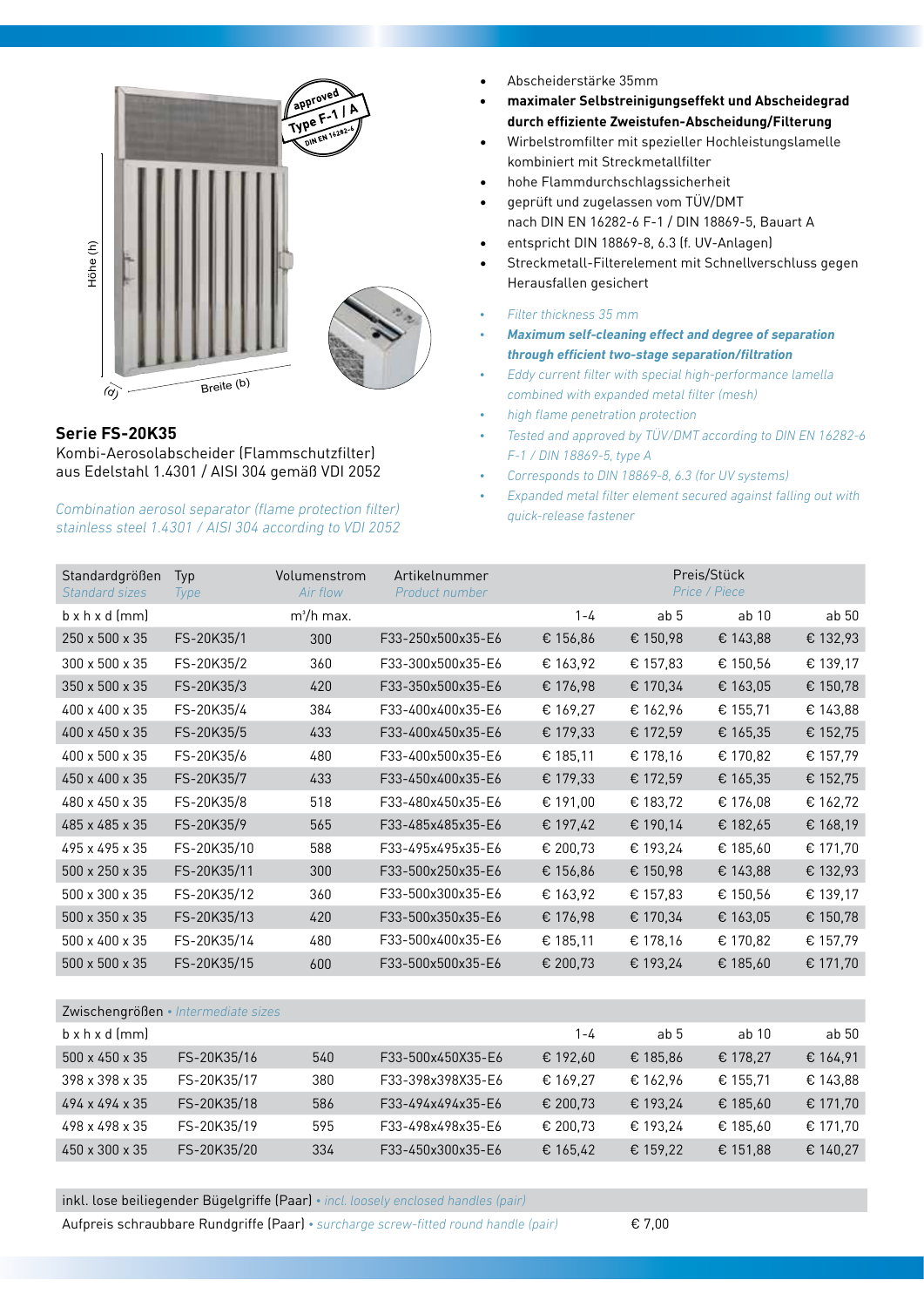

## **Serie FS-20K35**

Kombi-Aerosolabscheider (Flammschutzfilter) aus Edelstahl 1.4301 / AISI 304 gemäß VDI 2052

*Combination aerosol separator (flame protection filter) stainless steel 1.4301 / AISI 304 according to VDI 2052*

# **Sonderabmessungen** *• special sizes*

#### **approved Type F1 / A** *Aerosol separator type F-1/A* **approved AEROSOLABSCHEIDER TYP F-1 / A**

- **DIN EN 16282-6** • Abscheiderstärke 35mm
- **• maximaler Selbstreinigungseffekt und Abscheidegrad durch effiziente Zweistufen-Abscheidung/Filterung**
- Wirbelstromfilter mit spezieller Hochleistungslamelle kombiniert mit Streckmetallfilter
- hohe Flammdurchschlagssicherheit
- geprüft und zugelassen vom TÜV/DMT nach DIN EN 16282-6 F-1 / DIN 18869-5, Bauart A
- entspricht DIN 18869-8, 6.3 (f. UV-Anlagen)
- Streckmetall-Filterelement mit Schnellverschluss gegen Herausfallen gesichert
- *• Filter thickness 35 mm*
- *• Maximum self-cleaning effect and degree of separation through efficient two-stage separation/filtration*
- *• Eddy current filter with special high-performance lamella combined with expanded metal filter (mesh)*
- *• high flame penetration protection*
- *• Tested and approved by TÜV/DMT according to DIN EN 16282-6 F-1 / DIN 18869-5, type A*
- *• Corresponds to DIN 18869-8, 6.3 (for UV systems)*
- *• Expanded metal filter element secured against falling out with quick-release fastener*

| <b>Breite in mm</b><br>width in mm | 1-4 Stück<br>1-4 pieces |             |             |  |
|------------------------------------|-------------------------|-------------|-------------|--|
| Höhe in mm<br>height in mm         | $100 - 300$             | $301 - 500$ | $501 - 700$ |  |
| $100 - 300$                        | € 199.80                | € 262.44    | € 271.08    |  |
| $301 - 500$                        | € 227.88                | € 309,96    | € 318,60    |  |
| $501 - 700$                        | € 258,12                | € 357.48    | € 366,12    |  |

| <b>Breite in mm</b><br>width in mm | ab 10 Stück<br>from 10 pieces |             |             |  |  |
|------------------------------------|-------------------------------|-------------|-------------|--|--|
| Höhe in mm<br>height in mm         | $100 - 300$                   | $301 - 500$ | $501 - 700$ |  |  |
| $100 - 300$                        | € 144.72                      | € 190,08    | € 195.48    |  |  |
| $301 - 500$                        | € 165,24                      | € 223,56    | € 230.04    |  |  |
| $501 - 700$                        | € 186,84                      | € 258,12    | € 264.60    |  |  |

Artikelnummer = F33-**Breite** x **Höhe** x 35-E6 *Product number = F33-width x height x 35-E6*

| <b>Breite in mm</b><br>width in mm | ab 5 Stück<br>from 5 pieces               |          |          |  |  |
|------------------------------------|-------------------------------------------|----------|----------|--|--|
| Höhe in mm<br>height in mm         | $100 - 300$<br>$501 - 700$<br>$301 - 500$ |          |          |  |  |
| $100 - 300$                        | € 159.84                                  | € 210,60 | € 217,08 |  |  |
| $301 - 500$                        | € 182,52                                  | € 248.40 | € 254.88 |  |  |
| $501 - 700$                        | € 207.36                                  | € 286.20 | € 293.76 |  |  |

**Bei Stückzahlen über 20 Stück nehmen Sie bitte mit uns Kontakt auf!** *For quantities over 20 pieces, please contact us!*

inkl. lose beiliegender Bügelgriffe (Paar) *• incl. loosely enclosed handles (pair)* Aufpreis schraubbare Rundgriffe (Paar) *• surcharge screw-fitted round handle (pair)* € 7,00